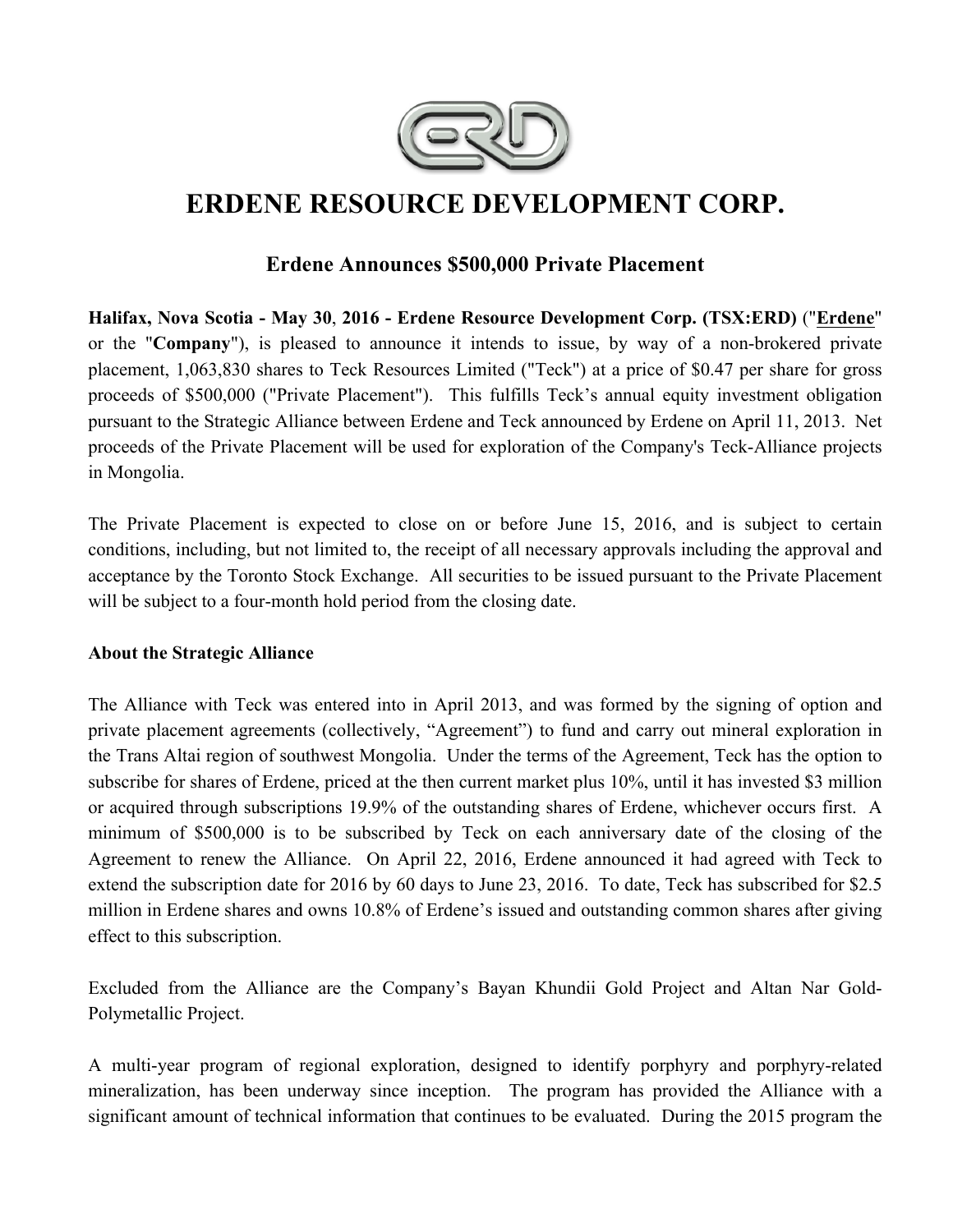Alliance was able to secure new exploration licenses within the targeted area and is now reviewing the potential for future acquisitions within the Mongolia licensing system. With the renewal of the Alliance, the 2016 exploration program will consist of surface geochemical sampling, geological mapping and prospecting, and analysis of newly acquired satellite data.

## **About Erdene**

Erdene Resource Development Corp. is a Canada-based resource company focused on the acquisition, exploration, and development of base and precious metals in underexplored and highly prospective Mongolia. The Company holds four exploration licenses and a mining license in southwest Mongolia. These include: Altan Nar – an extensive, high-grade, near-surface, gold-polymetallic project that the Company is advancing toward a production decision, however the Company has not yet completed a mining study to support the technical feasibility and economic viability of Altan Nar; Bayan Khundii – an earlier-stage, high-grade gold discovery made in Q2-2015; Khuvyn Khar – an early-stage, copper-silver porphyry project with multiple drill targets and significant copper intersections; Zuun Mod – a large molybdenum-copper porphyry deposit; and Altan Arrow – an early-stage, high-grade, gold-silver project. In addition to the above properties, the Company has an Alliance with Teck Resources Limited on regional, copper-gold exploration in the prospective Trans Altay region of southwest Mongolia. For further information on the Company, please visit www.erdene.com. Erdene has 120,817,595 issued and outstanding common shares and a fully diluted position of 132,448,621 common shares, after giving effect to the Teck Private Placement.

### **Forward-Looking Statements**

Certain information regarding Erdene contained herein may constitute forward-looking statements within the meaning of applicable securities laws. Forward-looking statements may include estimates, plans, expectations, opinions, forecasts, projections, guidance or other statements that are not statements of fact. Although Erdene believes that the expectations reflected in such forward-looking statements are reasonable, it can give no assurance that such expectations will prove to have been correct. Erdene cautions that actual performance will be affected by a number of factors, most of which are beyond its control, and that future events and results may vary substantially from what Erdene currently foresees. Factors that could cause actual results to differ materially from those in forward-looking statements include market prices, exploitation and exploration results, continued availability of capital and financing and general economic, market or business conditions. The forward-looking statements are expressly qualified in their entirety by this cautionary statement. The information contained herein is stated as of the current date and is subject to change after that date. The Company does not assume the obligation to revise or update these forward-looking statements, except as may be required under applicable securities laws.